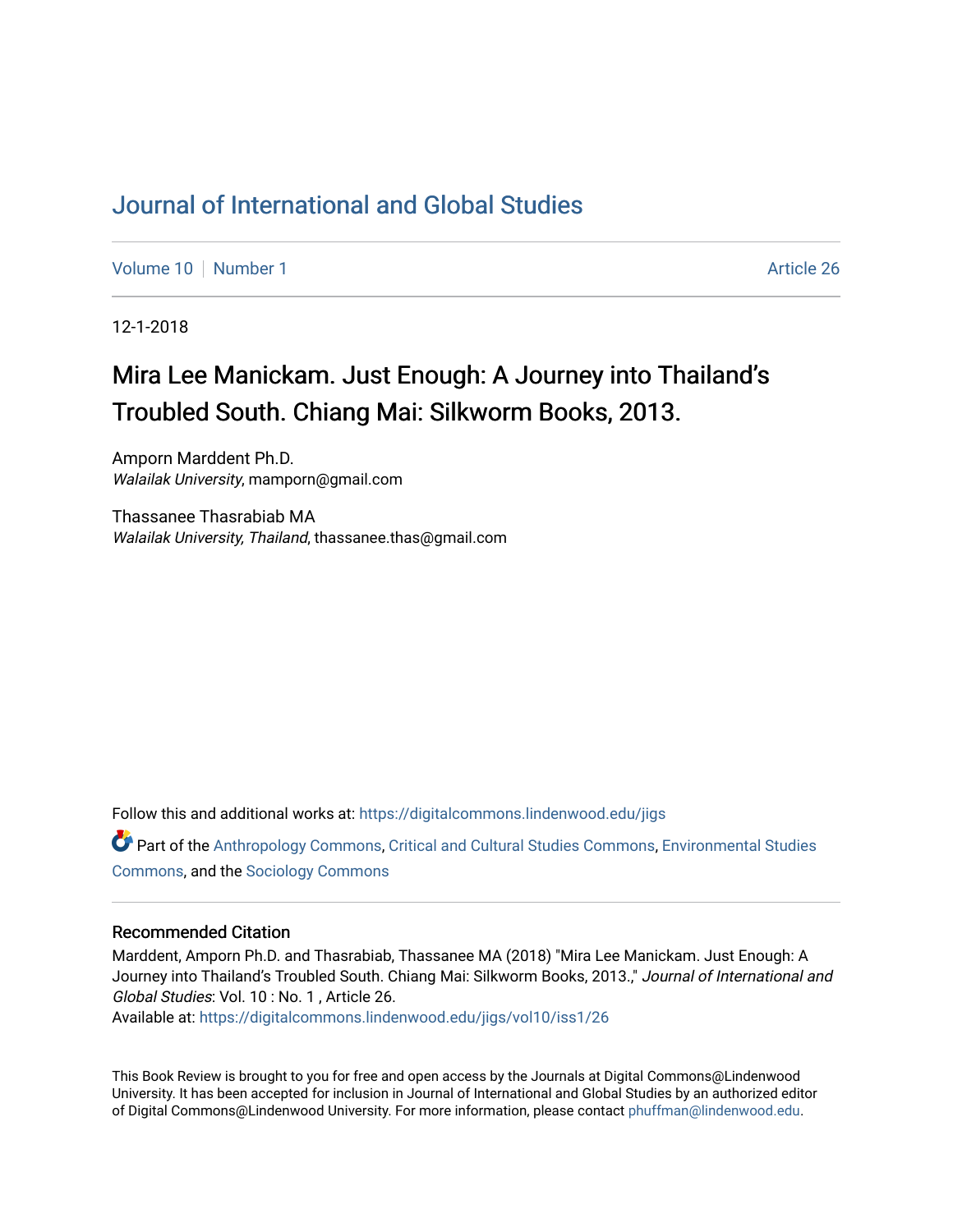### **Mira Lee Manickam.** *Just Enough: A Journey into Thailand's Troubled South***. Chiang Mai: Silkworm Books, 2013.**

Since the southernmost provinces of Thailand have grabbed news headlines as a violent conflict area for more than a decade, a comprehensive understanding of the situations and lives of the civilians needs to be presented with explicit descriptions. The representation of the unrest affected current research trajectories and the stages of recognizing the locals in society, including alternative explanations in the academic realm. When we review the literature on social, political, and cultural research of the Muslim-dominated area in the country, we find few detailed studies using a narrative style to provide insight into the lives of locals. Instead most of the studies are engage in situational analysis. They are found in edited volumes of articles, especially tracking ties of peace and conflict studies. Several studies are limited to the treatment of understanding context of the society at large and the complexities of conflict.

Silkworm Books has produced a few books on southern Thailand, such as *Dynamic Diversity in Southern Thailand* (2005), and related topics before and during the rise of the current conflict in the region. Furthermore, the publisher has published 11 books on Islam in its Southeast Asia Series which provided not only a sense of where southern Thailand studies in domestic academia originated but also linked the boundaries of the studies that dealt with the Malay and Muslim Worlds. In the promising research on area studies, new empirical research on conflict on the sub-national scale represents a way of unpacking Thailand's southern conflict with a valid understanding of the confrontation between separatist movement and the Thai authorities. The underlying causes of the conflict stemming from socio-economic sources of violence have received more in-depth attention from the researchers.

*Just Enough: A Journey into Thailand's Troubled South* is a significant piece of ethnographic study of an ongoing conflict centered in Thailand's southernmost provinces. This book is the type of fieldnote writing which uses a situated knowledge approach (Haraway, 1988) produced by the roles of the dynamic "fieldworker" and empirical "fieldwork" according to the standard of anthropology (Gupta and Ferguson, 1997: 12). Mira Lee Manickam depicts the "field" which is located in Pattani Province through personal experiences and observations, with form a large part of her social research. Meanwhile, secondary sources of theoretical research into other historical texts form a lesser part of the book. The author references 10 additional published sources for historical and political backgrounds of southern Thailand. Manickam provides the background knowledge for understanding the context of current violent conflict in the area. In this study, the culture, customs and conflicts of southern Thailand are the focus of research. Interaction with the residents of a small fishing village is the primary method of research, resulting in a more intimate understanding than the author could have found merely by studying other published texts.

Manickam lays the groundwork for her investigation by referring to the history of the ancient Malay kingdom of Patani, which features aspects of Islam, as well as Malay culture and language. She describes Patani during the golden era of the fifteenth century as Mecca's Verandah, which has been highlighted and recognized as a place of Islamic scholarship in several studies about Thailand's southern border and northern Malaysian states. The author brings attention to a significant political era at the end of the nineteenth century when this region had consolidated its territories into the modern Thai nation by the Siamese kings. Manickam explains the process of building the relationships and trust required to conduct field research in the village. Detailed description paints a picture of life for villagers since the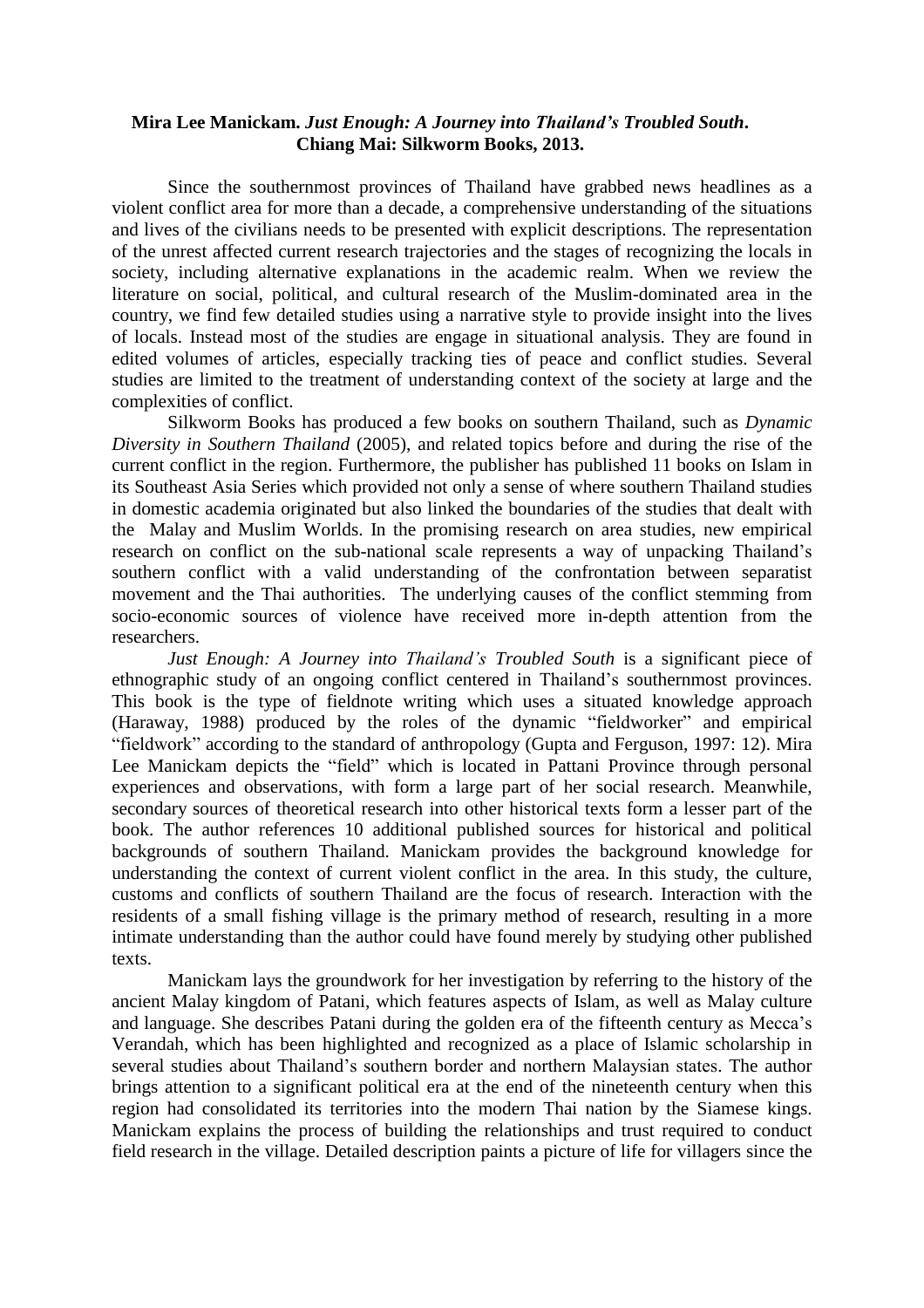new wave of violent conflict in the beginning of 2004 under the government of Thaksin Shinawatra.

Political and historical knowledge related to the context of the field site are explained carefully with regard to the most important source for the subsequent Patani historiographical tradition, which is essentially a narrative about Patani sultanate. Meanwhile, the author draws attention to indigenous inhabitants and local history that have not been given enough of attention, for example, Dato's ancient mosque most commonly has traced with the episodes of the Arab trader and the grave of ancient saints. Manickam relates these stories to her knowledge of modern experiences in southern Thailand. She states that:

… in the south you can see the history of coastal trade and cross-oceanic migration in the faces of the fishermen who could pass as easily on the shores of Andhra Pradesh in southern India as in the streets of southern Thai cities of Hat Yai, Songkla, Trang, and Krabi. But the Hindu and Buddhist faiths brought over from India were taken in the late thirteenth century by that of the Muslim traders from Persia, Arabia, India and China, who saw in the Malay Peninsula ideal ports to connect the markets of the Middle East to those of China. (p. 13).

The scene in the south surprised Manickam, who had a different image of the country. Her interest lies in the rethinking of the dynamics of collective identification among the villagers. The ethnographer shows not only a deep sense of alienation between people of different religious, ethnic, and cultural backgrounds within the modern Thai nation-state as seen by efforts to enhance security in southern border area (pp. 136-139, 160-163), but also social problems associated with economic modernization (pp. 87-91, 146-153).

Through her immersive research into local perspectives, Manickam's distinctive approach sets her work apart from others. By getting in touch deeply with the Malay Muslim traditions, the author combines a micro-level approach with ethnographic methodology which demands particular skills and management. Doing ethnographic study in another country requires obtaining empirical evidence to obtain cross-cultural understanding. Manickam delves deep into the lives of the locals in a fishing village, Dato Village on Pattani Coast, where she lives and gains an insider perspective, a tale she shares in this piece of "storytelling." She shares her journey through a detailed description of the natives and the different activities that fill their days. She gives readers an insight into the people left behind by Thailand's modernization. The book describes the lives of Malay Muslim villagers with humor, warmth, and depth. The author charts the southern Thai conflict through the stories of her journey with the villagers. The gang of wild-haired teenage boys who observe conservative religious protocol by day and listen to heavy metal in back-street teashops by night; a group of young women who educated to find husbands in the village but too traditional to go beyond the norm that dominates their entire lives to leave are not easily to find documentation of these diverse experiences. These stories illustrate the tension between the values of a traditional Malay Muslim community and the demands of an increasingly modern Thai society. During her time there, the author became charmed with the area. We found this to be an important current archive offering an insightful study of southern Thailand.

Manickam has been a regular visitor to Thailand for over 10 years. As an intern since 2001 in Bangkok, life brought the author to work and to become accustomed to the feeling of "flash cooking upon her bones." However, as a researcher with a grant from ecological conservation at "home"—higher educational American institute, the International Union for the Conservation of Nature, and the Yale School of Forestry— exploring an exotic site in southern Thailand's small coastal enclaves known to be part of a violent conflict zone,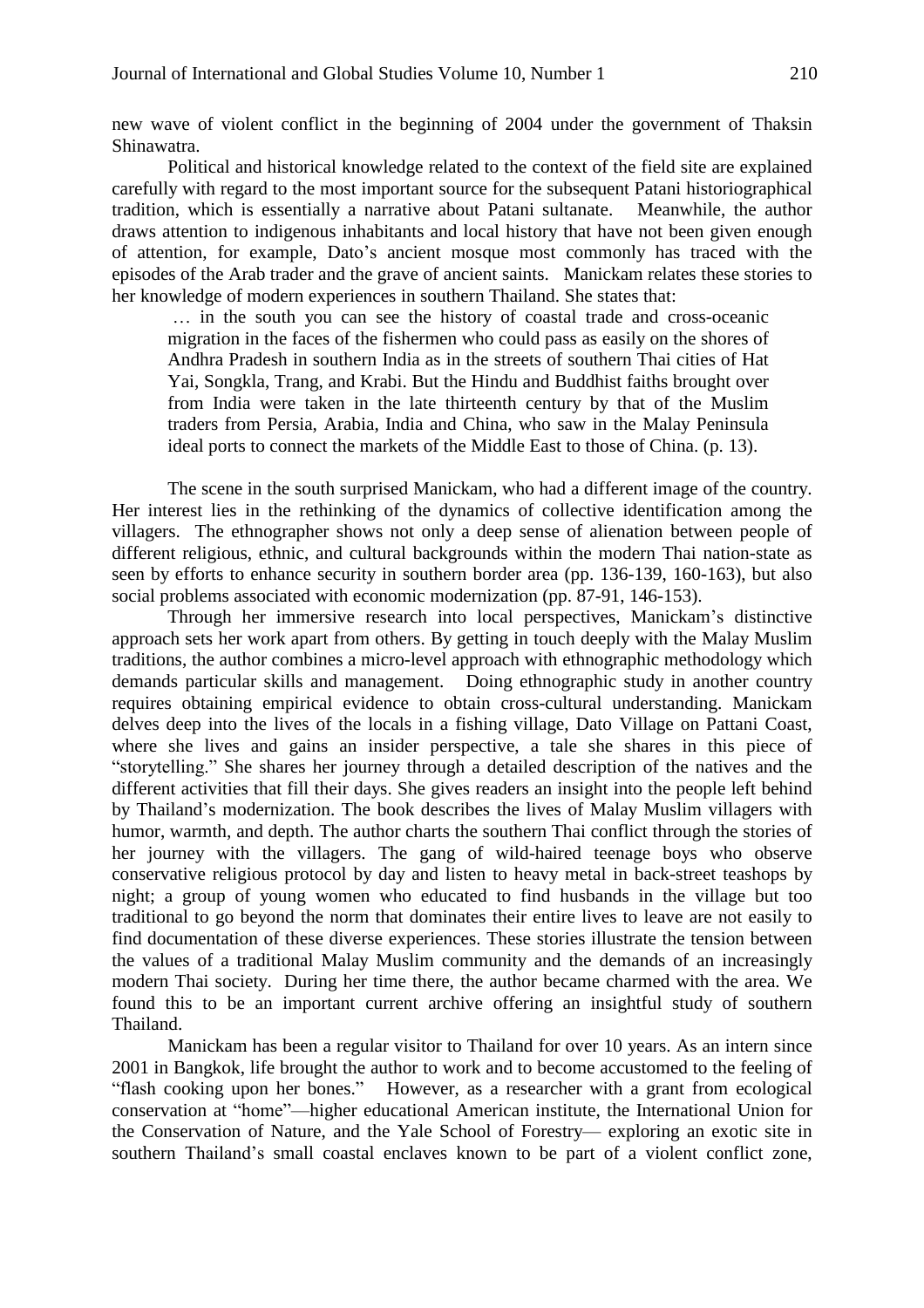Manickam reveals feeling terrified in the first chapter, "Shadows in the forest." The element of southernmost Thai people's culture mostly based on traditional Malay Muslim ethnicity.

Researchers who do ethnographic studies encounter the phenomenology of being the 'other.' The studies by non-native anthropologists and social scientists who apply immersive methods of research in the southernmost provinces of Thailand point to the subjectivity of otherness and social isolation. Saroja Dorairajoo has reflected her view as clearly stated in her work which is focused on the Pattani coast (*No Fish in the Sea: Thai Malay Tactics of Negotiation in a Time of Scarcity*, 2002). The state of otherness is not only central to fieldwork by the white Westerner, non-native anthropologists who do not speak the language of the locals are also faced with this idea. In this case, the partially white subject of the researcher shaped Manickham's politics of getting access to the community as a foreign researcher Young people in Dato came and talked to her out of curiosity. On the other hand, it is also fascinating to see several chapters in the book encourage readers not to ignore the facet of the researcher feeling an alienated sense of otherness among the locals while at the same time they themselves experienced a feeling of otherness due to the Malay Muslims being a minority among the Thai citizens. It can be traced from the chapters "The horrors of Kru Se and Tak Bai" and "Inside the walls of Ponoh Pummiwittaya" where Manickam strives to interpret and observe the socially derived identity of the minority group.

Reflecting on Manickam's experiences of alienation because she not fully immersed in the village in the beginning, she utilized an applied hybrid methodology to set up the initial positioning with the natives. The privileged access to a Malay Muslim village with the assistance of a respected gatekeeper—Lamai, the Buddhist environmental activist whom the Muslim villagers in Dato have known and trusted for about two decades—assists the author in building an extensive engagement with the community. To respect the privacy of participants, the author changed the name of all characters in her book, except Lamai. She forged a connection between herself as a researcher and the villagers in a community social space where her alienation gradually dissipated through eventually being accepted by the locals. The author discusses highlights of her research gathered after villagers eventually hosted their foreign visitor at the *tadika* (an abbreviation of the standard Malay word, *taman didikan kanak-kanak*), or Islamic kindergarten, in the middle of the village. *Tadika* is essentially designed by Muslim communities in Southeast Asia to socialize youth into Malay Islamic culture with traditional teachings. It is the epicenter of village activity to which children stream from all directions.

Each chapter in this book is connected with the epistemological origins by the ethnographer as she gets under the surface of traditional Malay Muslim culture in Pattani Province. The forms of Pattanian lives that have elaborated provide a number of conceptual issues that underline narrative explanation, for example, the narrator's gender enables her to evokes respect for the women's ideas and works. Hannah Arendt argues that storytelling is a strategy for transforming private into public meanings (Jackson 2002: 14-15). In this regard, the private aspects of her narration was described in this partly autobiographical work derived from Manickam's knowledge and experiences in Pattani. In the light which the readers can learn from the narratives, Manickam reconstitutes the sense of agency of people in Dato in the face of violence circumstances.

Apart from the lives she interacted with at a corner of the *tadika* where the author can only assess her own epistemological space at times. Manickam was close to different groups of people, starting with a single *tadika*'s woman head teacher, Soraya, and other people around her. Soraya accompanied the author to different places. Manickam takes advantage of the chance for a closer look, but avoids complete closure as she was a newcomer with spatially bounded cultural issues. The religious leader of Dato, Che'gu Yusoh, illuminates a great mystery about Manickam by explaining to children in *tadika* that she had come to learn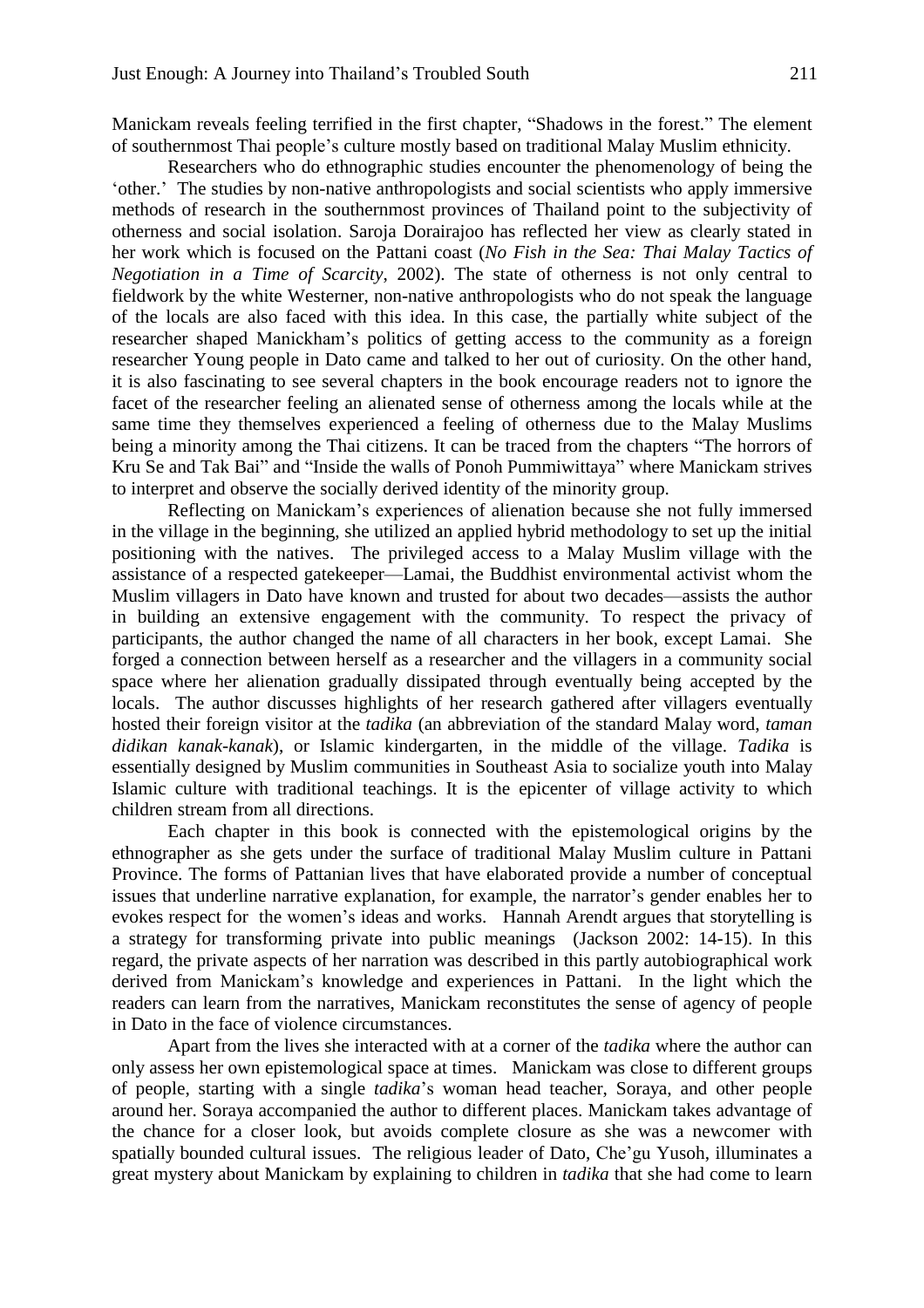about their village by way of inviting the researcher to address the children by herself before the *tadika* lesson started in Thai. The author revealed her feelings echoing the Indian culture in which she was brought up as a daughter of the Tamil Nadu family in southern India. This is where traders and conquerors of the ancient Chola Empire came to settle in the harbors of southern Thailand and northern Malaysia between the fifth and eleventh centuries. Manickam emphasized her Indian and European ancestry rather than American citizenship due to her concern about the poor reputation of America among the Muslim world. To play down her American citizenship was a vital strategy to be seen as a person of South Indian-European ethnicity in order to forge a connection with the villagers. This choice demonstrates how post-modern ethnography displays similarities in other areas of the world. Being of Indian ancestry, her skin was the same shade of brown as most village residents, forming another avenue of connection with them. Her reflexive and autobiographical strategies as well as 'workflow' methodology give a wealth of interpretational clues to the researcher's methods.

In the final chapter, "Just enough," we see Manickam take steps to become more known and accepted by the villagers. She spent time with the *wairun*, teenagers, at teashop behind the mosque near her sleeping quarters in the *tadika* at night, as well as playing soccer in the evening. People in the village called the researcher by her first name, Mira. She cultivated a boyish style, wearing a short haircut and jeans, as she engaged in these activities with the male teenagers. Her efforts forged a bond between herself and the young Muslim men of Dato. Manickam relates happy scenes of village life, whiling away the sunset hours playing games such as chasing each other (*takraw)* or the thrillingly acrobatic Southeast Asian relative to volleyball which uses a small wicker ball lobbed across a net using any body part except the hands. This immersive style of research is a central part of Manickam's ongoing ethnographic studies.

In familiarizing herself with people and the local cultures across her research area in the south of Thailand, she has been able to create a narrative that sheds light on different critical points associated with social, political and economic issues in this rural region. In the last part of this book, Manickam provides reflections of the field study, highlighting challenges confronted while interacting in male space. Her push for androgyny was a strategy to thwart gender constraints of Pattani village life (p. 128-131, 154). Her stories highlight men, women and the rules of engagement. She describes how the teenagers connect via phone, their musical preferences and the *dike hulu,* homegrown hand-jive, concert which takes place on the beach in humorous, honest, and moving terms. The description of the people and society in the southern Thai conflict zone that Manickam presents through her personal journey of becoming a friend is an insightful socio-cultural observation. The author elaborates on the narratives of the Malay Muslims in the context of the lived community.

This reflective postmodern approach to fieldwork writing helped to conceptualize anthropological fieldwork practices. It is a useful resource for anthropologists, students, professional social researchers and research trainees conducting a study of socio-cultural phenomena with the use of the ethnographic method. It enhances anthropological pedagogy in the southernmost provinces, where the story of life is dominated by media depiction as a troubled place. The Bangkok and mainstream portrayal of Malay-speaking Muslims in the Deep South paints them as disloyal and dangerous. However, Manickam shows in her descriptive book a side which is rarely seen by outsiders and which is obscured by the violence featured in headlines. She explores a forgotten side of the southern Thai conflict by offering another picture of the impact of the long-term conflict. It focuses on the lives of common people in the areas of education, economy, and religious development, and its effect on the present and the future of the country. Additionally, the book demonstrates how Manickam skillfully employs the process of interviews, combining ethnographic data with analysis, in order to exhibit, in detail, how ethnographic text is completed effectively.